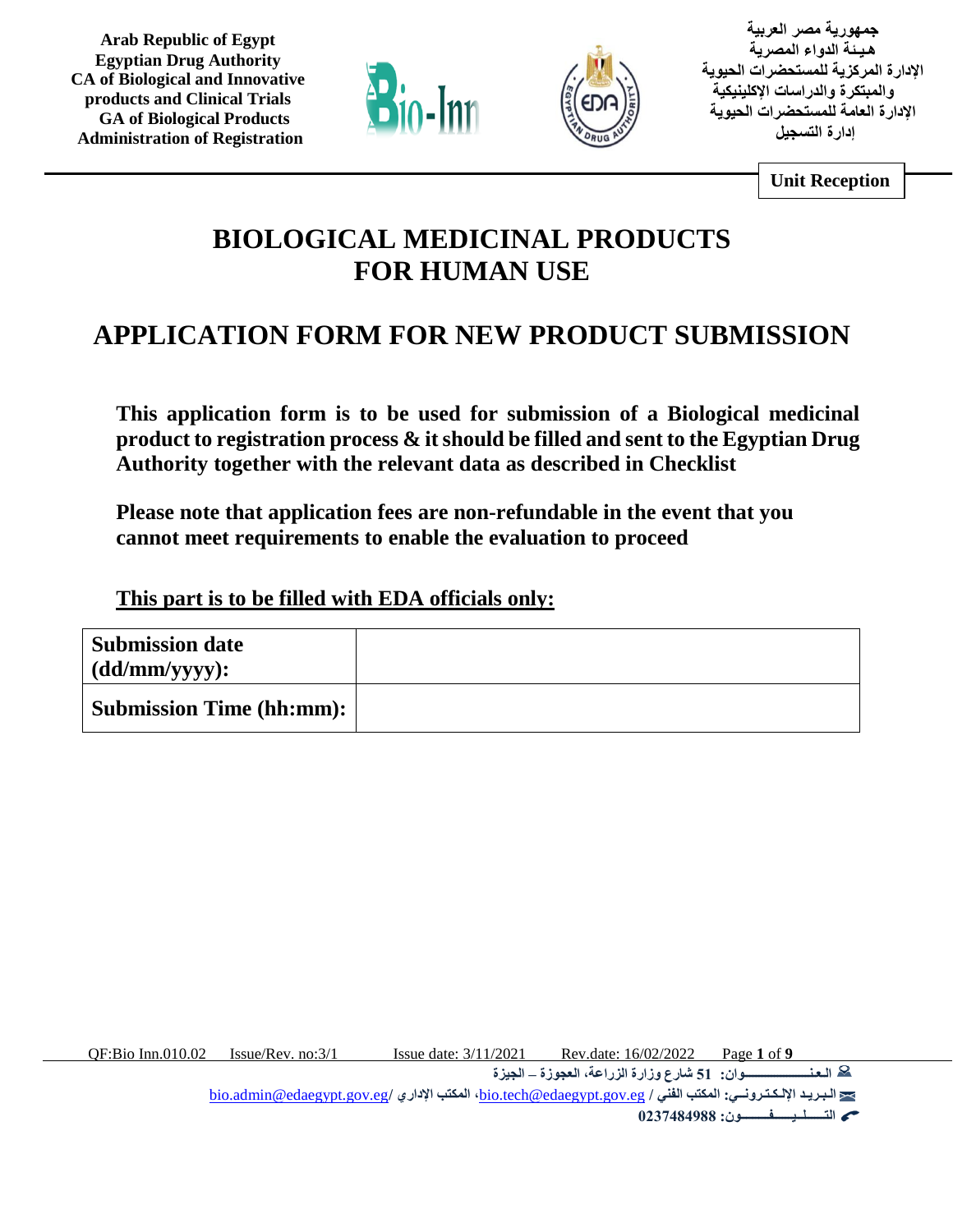



**جمهورية مصر العربية هـيـئة الدواء المصرية اإلدارة المركزية للمستحضرات الحيوية والمبتكرة والدراسات اإلكلينيكية اإلدارة العامة للمستحضرات الحيوية إدارة التسجيل** 

**Unit Reception**

# **1.1. PRODUCT DETAILS**

**1.1.1 Commercial or trade name. (The name under which the product will be marketed and its strength.)** 

**Commercial or trade name in the country of origin (For imported products with different name in the country of origin than that proposed to Egypt)**

**1.1.2 Pharmaceutical form: (Indicate the pharmaceutical form, for example, injectable solution, lyophilized powder for injectable suspension.)**

**1.1.3 Physical description of the Pharmaceutical form: (Indicate for example the tablets color)**

| 1.1.4<br>Qualitative and Quantitative composition in terms of the active substance(s) and the<br>excipient(s):                                                |                       |      |                      |                                                                                                          |
|---------------------------------------------------------------------------------------------------------------------------------------------------------------|-----------------------|------|----------------------|----------------------------------------------------------------------------------------------------------|
| (Give full qualitative $\&$ quantitative composition in terms of active substances $\&$ Excipients,                                                           |                       |      |                      |                                                                                                          |
| a note should be given as to which quantity the composition refers (e.g. 1 capsule),                                                                          |                       |      |                      |                                                                                                          |
|                                                                                                                                                               |                       |      |                      |                                                                                                          |
| list the active substance(s) separately from the excipient(s))                                                                                                |                       |      |                      |                                                                                                          |
| contains:<br>Each                                                                                                                                             |                       |      |                      |                                                                                                          |
| Name of active substance(s)*                                                                                                                                  | Quantity              | Unit | <b>Function</b>      | <b>Reference</b>                                                                                         |
|                                                                                                                                                               | / Volume              |      |                      | /Monograph                                                                                               |
| standard                                                                                                                                                      |                       |      |                      |                                                                                                          |
|                                                                                                                                                               |                       |      |                      |                                                                                                          |
|                                                                                                                                                               |                       |      |                      |                                                                                                          |
| Name of excipient $(s)^*$                                                                                                                                     | Quantity              | Unit | <b>Function</b>      | Reference                                                                                                |
|                                                                                                                                                               | /volume               |      |                      | <b>Monograph standard</b>                                                                                |
| * Details of any overages should not be included in the formulation columns but stated below:<br>- Active substance(s):<br>$\overline{\text{Excipient}(s)}$ : |                       |      |                      |                                                                                                          |
| Commercial presentation (package) of the Product.<br>1.1.5                                                                                                    |                       |      |                      |                                                                                                          |
| Issue/Rev. no:3/1<br>OF:Bio Inn.010.02                                                                                                                        | Issue date: 3/11/2021 |      | Rev.date: 16/02/2022 | Page 2 of 9                                                                                              |
|                                                                                                                                                               |                       |      |                      | ه الـعنـــــــــــــــوان: 51 شارع وزارة الزراعة، العجوزة _ الجيزة                                       |
|                                                                                                                                                               |                       |      |                      | لتسليله الإلكترونسي: المكتب الفني / bio.tech@edaegypt.gov.eg، المكتب الإداري / bio.admin@edaegypt.gov.eg |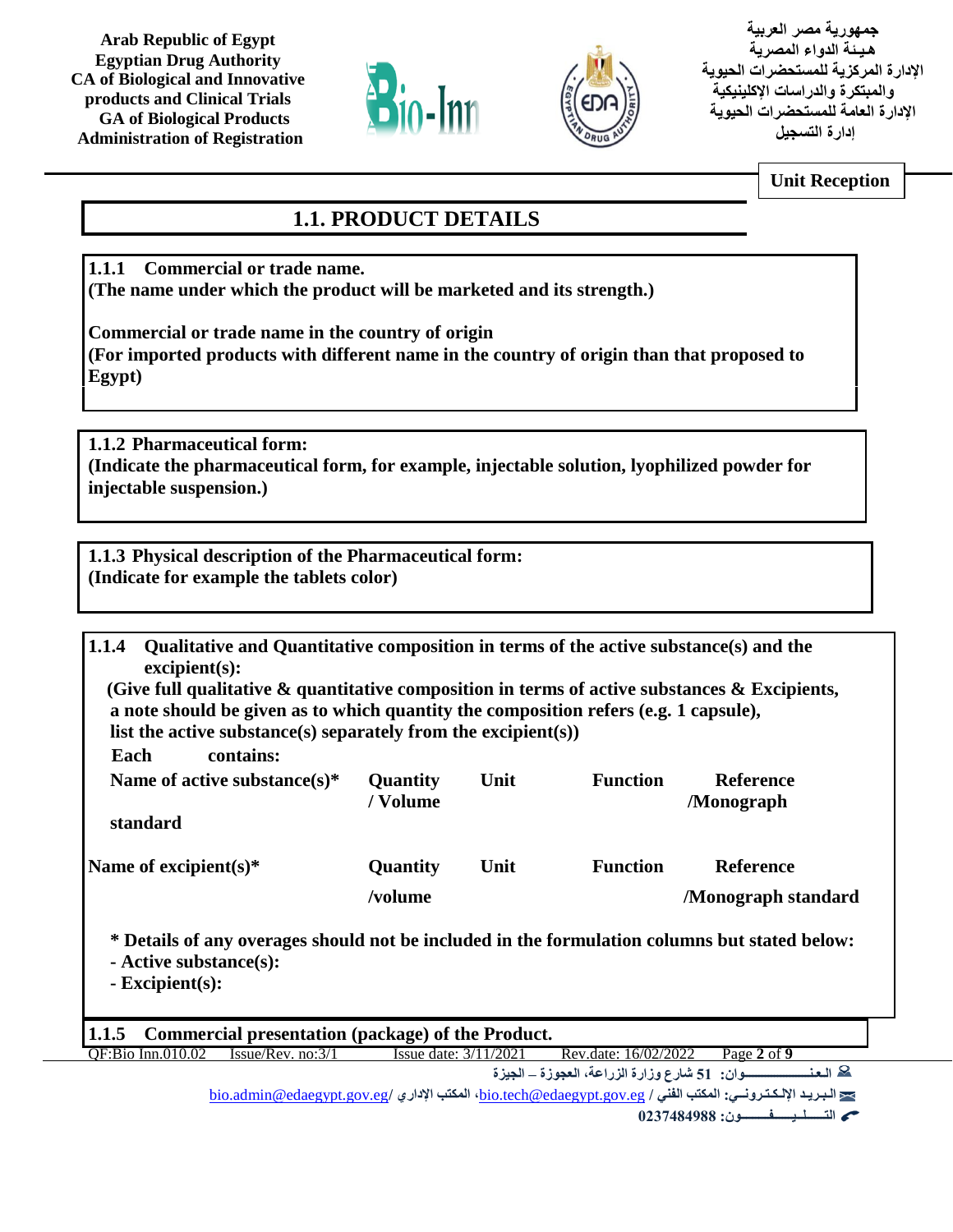



**جمهورية مصر العربية هـيـئة الدواء المصرية اإلدارة المركزية للمستحضرات الحيوية والمبتكرة والدراسات اإلكلينيكية اإلدارة العامة للمستحضرات الحيوية إدارة التسجيل** 

**Unit Reception**

**(Describe the package, indicate the package size & if it contains any additional accessories, for example whether the product is offered for sale in single or multiple doses presentation and whether it will be distributed in a single package or in a multi-unit package)**

#### **1.1.6 Indications:**   $1.1.6$

#### **1.1.7 Route(s) of administration**

**1.1.8 Dose & dose regimen** 

- **1.1.9 Container, closure and administration device(s) or accessories**
	- **1.1.9.1 Primary (Inner) pack (Which is in direct contact with the product dosage form) 1.1. 9.1.1 Description & the material from which it is made:**
	- **1.1. 9.2 Secondary (Outer) pack 1.1. 9.2.1 Description & the material from which it is made:**
	- **1.1. 9.3 Closure system 1.1. 9.3.1 Description & the material from which it is made:**
	- **1.1.9.4 Administration devices or accessories 1.1. 9.4.1 Description & the material from which it is made:**
	- **1.1. 9.5 proposed shelf life:**
	- **1.1. 9.6 proposed shelf life (after first opening container):**
	- **1.1. 9.7 proposed shelf life (after reconstitution or dilution):**
	- **1.1. 9.8 proposed storage conditions: (Indicate the storage temperature for the product and any other storage conditions, for example: protect from light, do not freeze)**
	- **1.1. 9.9 proposed storage conditions after first opening:**

**الـعـنـــــــــــــــــــــوان: 51 شارع وزارة الزراعة، العجوزة – الجيزة** 

[bio.admin@edaegypt.gov.eg](mailto:bio.admin@edaegypt.gov.eg)**/ اإلداري المكتب ،**[bio.tech@edaegypt.gov.eg](mailto:bio.tech@edaegypt.gov.eg) **/ الفني المكتب :اإللـكـتـرونــي الـبـريـد**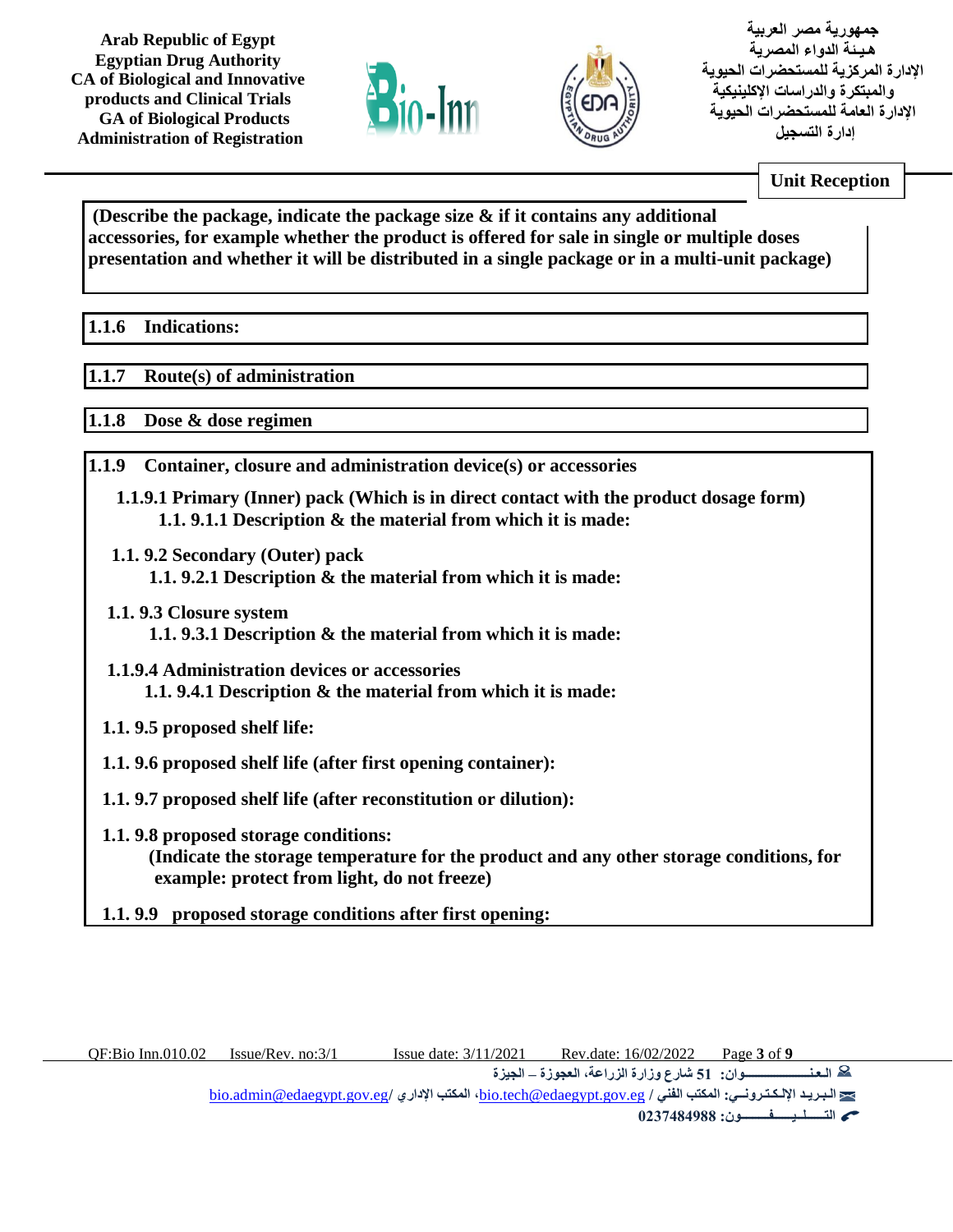



**جمهورية مصر العربية هـيـئة الدواء المصرية اإلدارة المركزية للمستحضرات الحيوية والمبتكرة والدراسات اإلكلينيكية اإلدارة العامة للمستحضرات الحيوية إدارة التسجيل** 

|                  |         |                       |                                                |                                                                                                                                                                                                  |   |                               |                        | <b>Unit Reception</b>                                          |
|------------------|---------|-----------------------|------------------------------------------------|--------------------------------------------------------------------------------------------------------------------------------------------------------------------------------------------------|---|-------------------------------|------------------------|----------------------------------------------------------------|
|                  |         |                       |                                                | List of materials of animal and/or human origin contained or used in the<br>manufacturing process of the medicinal product?<br><b>NONE</b>                                                       |   |                               |                        |                                                                |
| <b>Name</b>      |         |                       | Function*                                      | <b>Animal origin</b><br>AS EX R susceptible to TSE                                                                                                                                               |   | <b>Other</b><br>animal origin | <b>Human</b><br>origin | <b>Certificate of</b><br>suitability for TSE<br>(Available Not |
| Available)<br>1. | O       | $\mathsf{O}$          | O                                              | $\mathcal{O}$                                                                                                                                                                                    | O | $\mathbf O$                   | $\mathsf{O}$           | $\mathsf{O}$                                                   |
| 2.               | $\circ$ | $\circ$               | O                                              | O                                                                                                                                                                                                | O | $\mathbf O$                   | $\mathcal{O}$          | $\mathbf{O}$                                                   |
| 3.               | O       | $\mathbf O$           | O                                              | O                                                                                                                                                                                                | O | O                             | $\mathcal{O}$          | O                                                              |
| 4.               | O       | $\circ$               | O                                              | $\mathcal{O}$                                                                                                                                                                                    | O | $\mathbf O$                   | $\mathcal{O}$          | $\mathcal{O}$                                                  |
|                  |         | substance/excipient), | blood products or                              | R=reagent/culture medium (incl. Those used in the preparation of master and working cell banks)<br>1.1.10 Is a certificate for a Plasma Master File (PMF) being used for this MAA? (* in case of |   |                               |                        |                                                                |
|                  | $O$ No  |                       | $\mathbf{O}$ yes                               |                                                                                                                                                                                                  |   |                               |                        |                                                                |
|                  | If yes, |                       | Function*<br>AS EX R<br>$\Omega$ $\Omega$<br>⌒ | - Substance referring to PMF:                                                                                                                                                                    |   |                               |                        |                                                                |
|                  |         |                       |                                                |                                                                                                                                                                                                  |   |                               |                        |                                                                |

QF:Bio Inn.010.02 Issue/Rev. no:3/1 Issue date: 3/11/2021 Rev.date: 16/02/2022 Page **4** of **9**

**الـعـنـــــــــــــــــــــوان: 51 شارع وزارة الزراعة، العجوزة – الجيزة** 

[bio.admin@edaegypt.gov.eg](mailto:bio.admin@edaegypt.gov.eg)**/ اإلداري المكتب ،**[bio.tech@edaegypt.gov.eg](mailto:bio.tech@edaegypt.gov.eg) **/ الفني المكتب :اإللـكـتـرونــي الـبـريـد**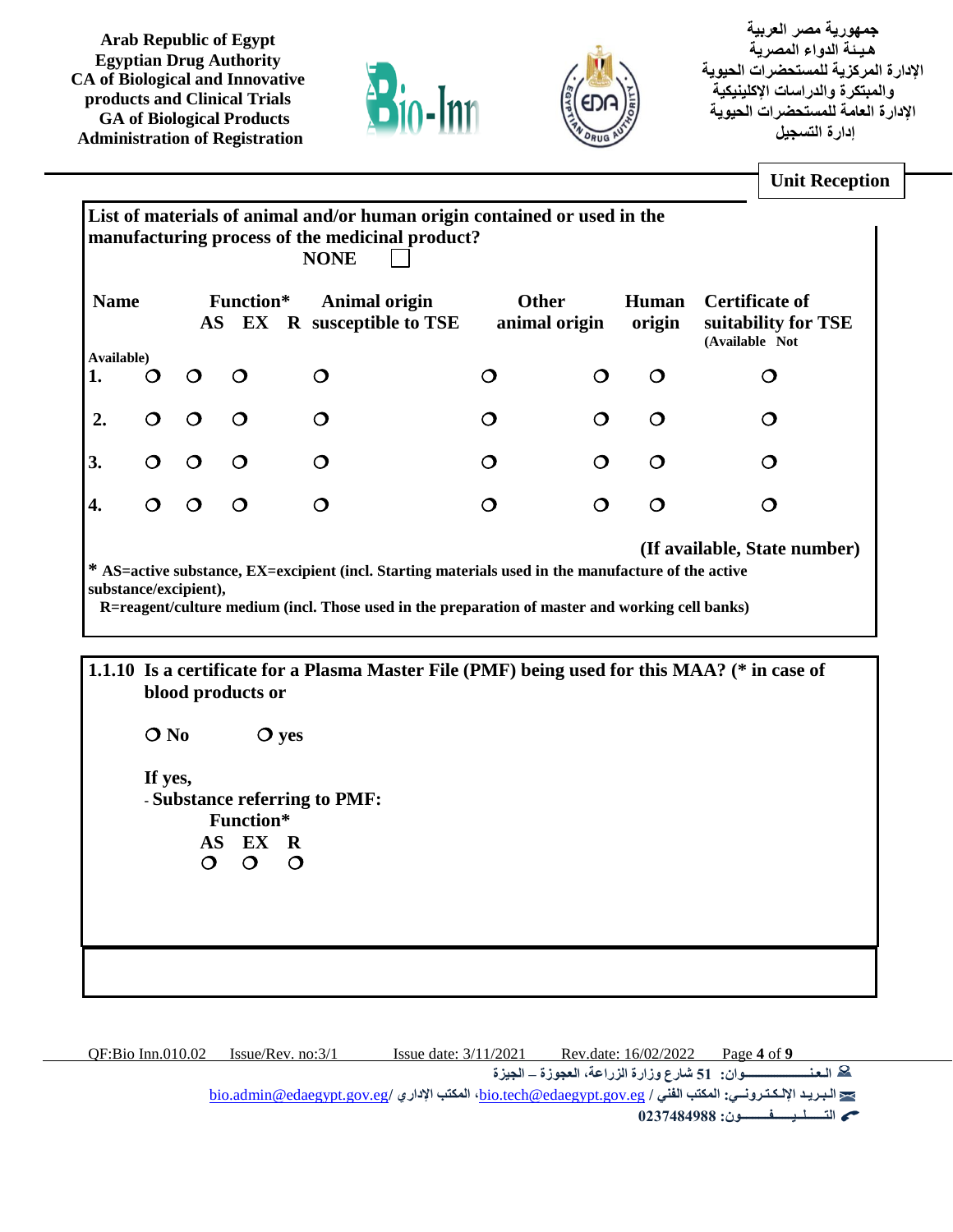



**جمهورية مصر العربية هـيـئة الدواء المصرية اإلدارة المركزية للمستحضرات الحيوية والمبتكرة والدراسات اإلكلينيكية اإلدارة العامة للمستحضرات الحيوية إدارة التسجيل** 

**Unit Reception**

## **1.2. TYPE OF APPLICATION**

| 1.2.1 Proposed marketing status for the product           |  |
|-----------------------------------------------------------|--|
| For local market                                          |  |
|                                                           |  |
|                                                           |  |
| 1.2.2 Type of license                                     |  |
| Local                                                     |  |
|                                                           |  |
| <b>Toll</b>                                               |  |
| <b>Imported</b>                                           |  |
| <b>Under license</b>                                      |  |
|                                                           |  |
| <b>Bulk</b>                                               |  |
|                                                           |  |
| 1.2.4 Comply decree number                                |  |
|                                                           |  |
| 343 for 2021                                              |  |
| 820 for 2016:<br>- EMA & FDA<br>- FDA<br>$- EMA$<br>- CTD |  |
|                                                           |  |
|                                                           |  |
| 1.2.5 Application comply                                  |  |
| <b>Normal Track Guidelines</b>                            |  |
| <b>Fast Track Guidelines</b>                              |  |
|                                                           |  |
| <b>Biosimilar Guidelines</b>                              |  |
| <b>Second Brand Guidelines</b>                            |  |
|                                                           |  |
|                                                           |  |
| 1.2.5 WHO Pre-qualification                               |  |
| Pre-qualified                                             |  |
| <b>Not Pre-qualified</b>                                  |  |
|                                                           |  |

### **1.3APPLICANT / MARKETING AUTHORISATION HOLDER / CONTACT PERSONS**

QF:Bio Inn.010.02 Issue/Rev. no:3/1 Issue date: 3/11/2021 Rev.date: 16/02/2022 Page **5** of **9 الـعـنـــــــــــــــــــــوان: 51 شارع وزارة الزراعة، العجوزة – الجيزة 1.3.1 Applicant company: (Proposed marketing authorization holder legally responsible for placing the product on the Egyptian market) (Company) Name: Address: Telephone: E-Mail: Legal entity:**

[bio.admin@edaegypt.gov.eg](mailto:bio.admin@edaegypt.gov.eg)**/ اإلداري المكتب ،**[bio.tech@edaegypt.gov.eg](mailto:bio.tech@edaegypt.gov.eg) **/ الفني المكتب :اإللـكـتـرونــي الـبـريـد**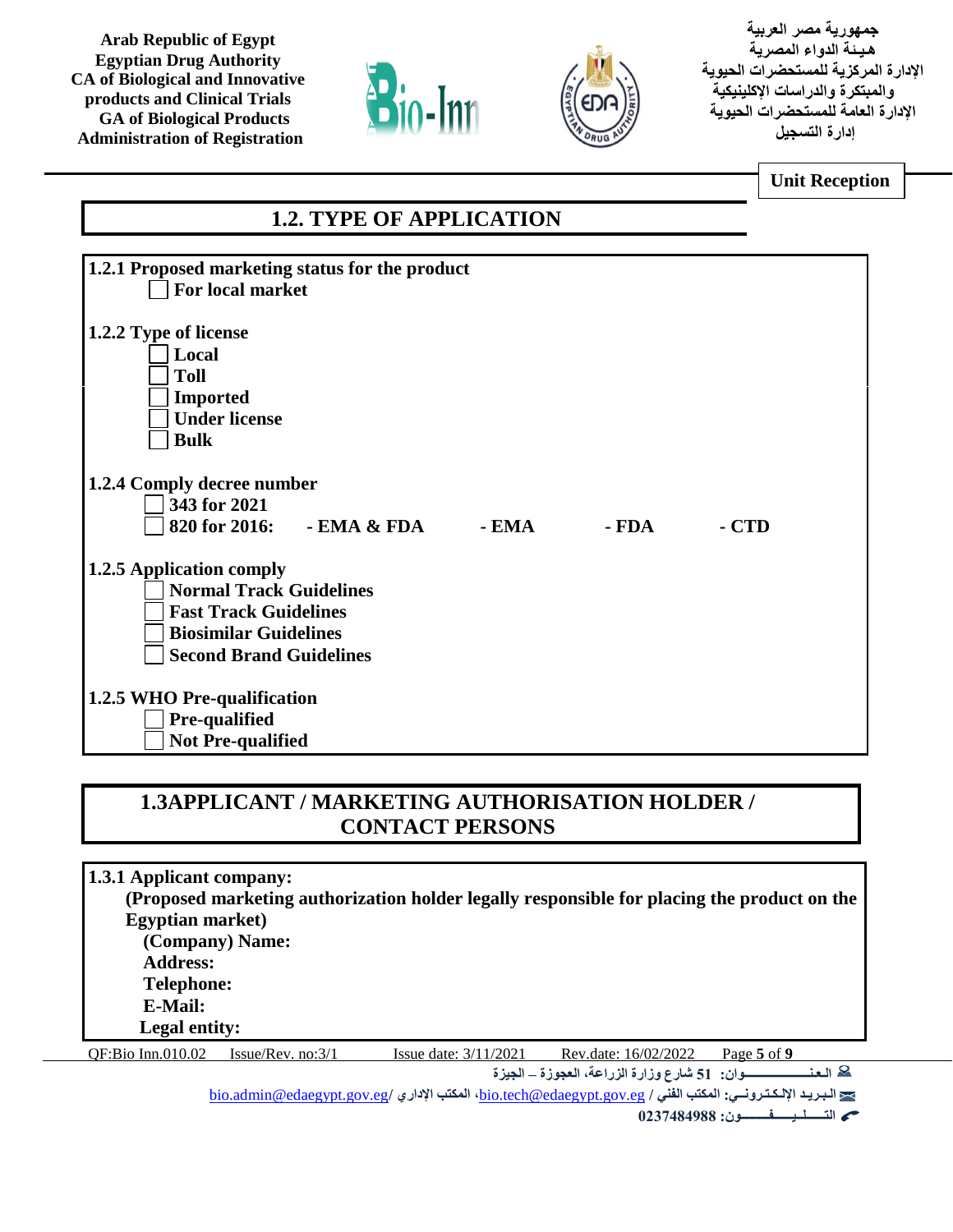



**جمهورية مصر العربية هـيـئة الدواء المصرية اإلدارة المركزية للمستحضرات الحيوية والمبتكرة والدراسات اإلكلينيكية اإلدارة العامة للمستحضرات الحيوية إدارة التسجيل** 

**Unit Reception**

| Manufacturer of the final product                   |
|-----------------------------------------------------|
| <b>Toll Company</b>                                 |
| <b>Packaging company (in case of bulk products)</b> |
| Scientific office                                   |
| Agent                                               |
| <b>Distributor</b>                                  |

**1.3.2 Person authorized for communication on behalf of the applicant during the procedure: Name: Telephone: E-Mail:**

**1.3.3 Market authorization holder in the country of origin (for imported products): Name: Address/country:** 

**1.3.4 License holder in the country of origin (for imported products): Name: Address/country:** 

QF:Bio Inn.010.02 Issue/Rev. no:3/1 Issue date: 3/11/2021 Rev.date: 16/02/2022 Page **6** of **9**

**الـعـنـــــــــــــــــــــوان: 51 شارع وزارة الزراعة، العجوزة – الجيزة** 

[bio.admin@edaegypt.gov.eg](mailto:bio.admin@edaegypt.gov.eg)**/ اإلداري المكتب ،**[bio.tech@edaegypt.gov.eg](mailto:bio.tech@edaegypt.gov.eg) **/ الفني المكتب :اإللـكـتـرونــي الـبـريـد**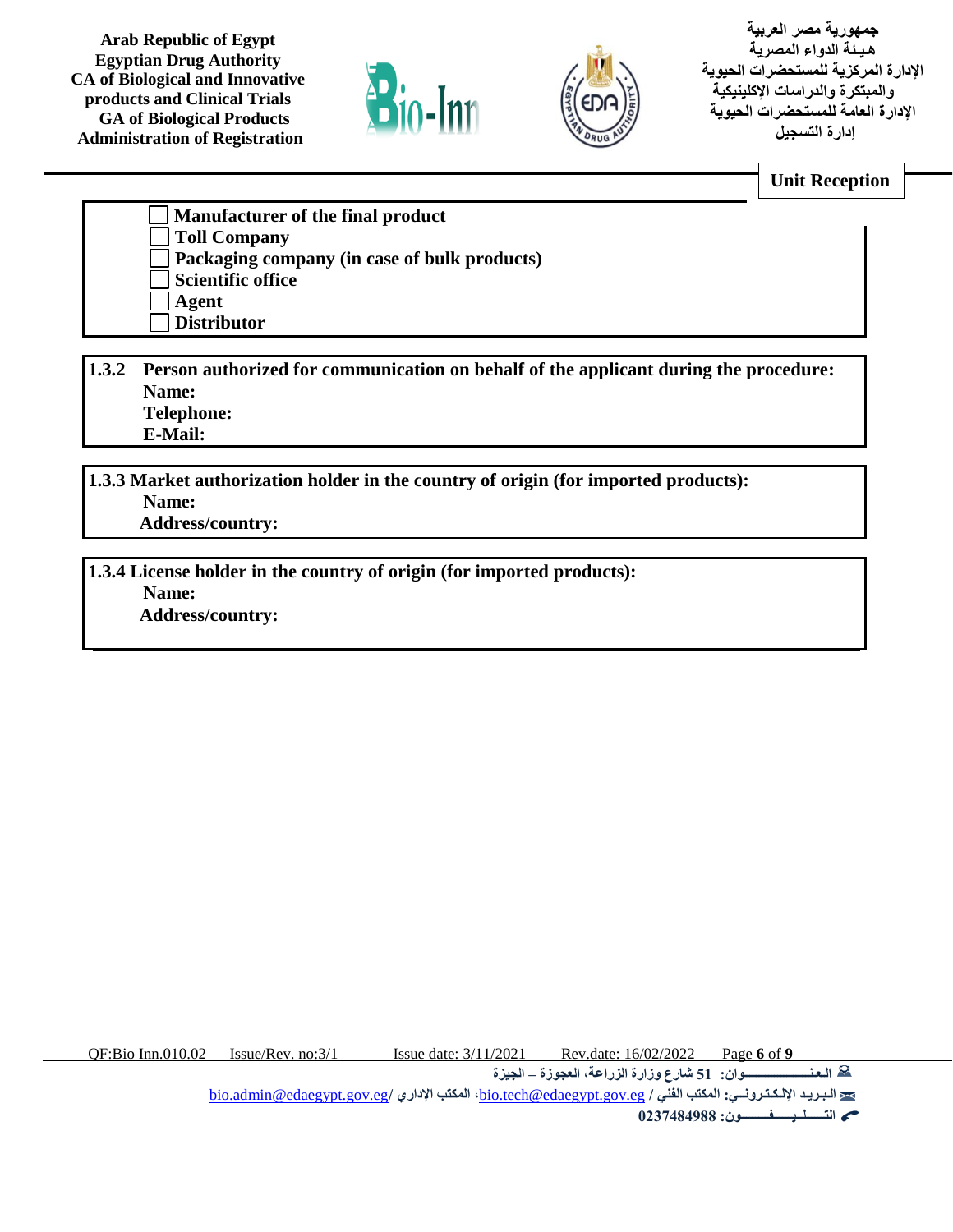



**جمهورية مصر العربية هـيـئة الدواء المصرية اإلدارة المركزية للمستحضرات الحيوية والمبتكرة والدراسات اإلكلينيكية اإلدارة العامة للمستحضرات الحيوية إدارة التسجيل** 

**Unit Reception**

# **1.4 MANUFACTURERS**

**Note: ALL data mentioned throughout this section MUST be consistent regarding their names, detailed addresses and activities with CPP, Module 3 & Core file** 

- **1.4.1 Manufacturer(s) of the finished product and site(s) of manufacture: Company name: Address: Country: Brief description of functions performed: 1.4.2 Manufacturer(s) involved in the production of accessories:**
- **(Example for lyophilized products, mention the producer of the diluent) Name: Address/country: Brief description of functions performed:**
- **1.4.3 Packaging site(s)**

**(If different from the manufacturer of finished product or in case of bulk products, state the primary and secondary manufacturing site): Name:**

 **Address/country:** 

 **Brief description of functions performed:**

**1.4.4 Manufacturer(s) of the active substance(s) and site(s) of manufacture**

**(All manufacturing sites involved in the manufacturing process of each source of active substance. Brokers or supplier details alone are not acceptable. For biotech products include all sites of preparation & manufacturing of master and working cell bank)**

**For each active substance specify:** 

**Active Substance name: Company name: Address: Country: Brief description of manufacturing steps performed by manufacturing site: Has a Ph.Eur. Certificate of suitability been issued for the active substance(s): O** No **Q** yes **If yes, - Substance: - Reference number:** 

QF:Bio Inn.010.02 Issue/Rev. no:3/1 Issue date: 3/11/2021 Rev.date: 16/02/2022 Page **7** of **9**

**الـعـنـــــــــــــــــــــوان: 51 شارع وزارة الزراعة، العجوزة – الجيزة** 

[bio.admin@edaegypt.gov.eg](mailto:bio.admin@edaegypt.gov.eg)**/ اإلداري المكتب ،**[bio.tech@edaegypt.gov.eg](mailto:bio.tech@edaegypt.gov.eg) **/ الفني المكتب :اإللـكـتـرونــي الـبـريـد**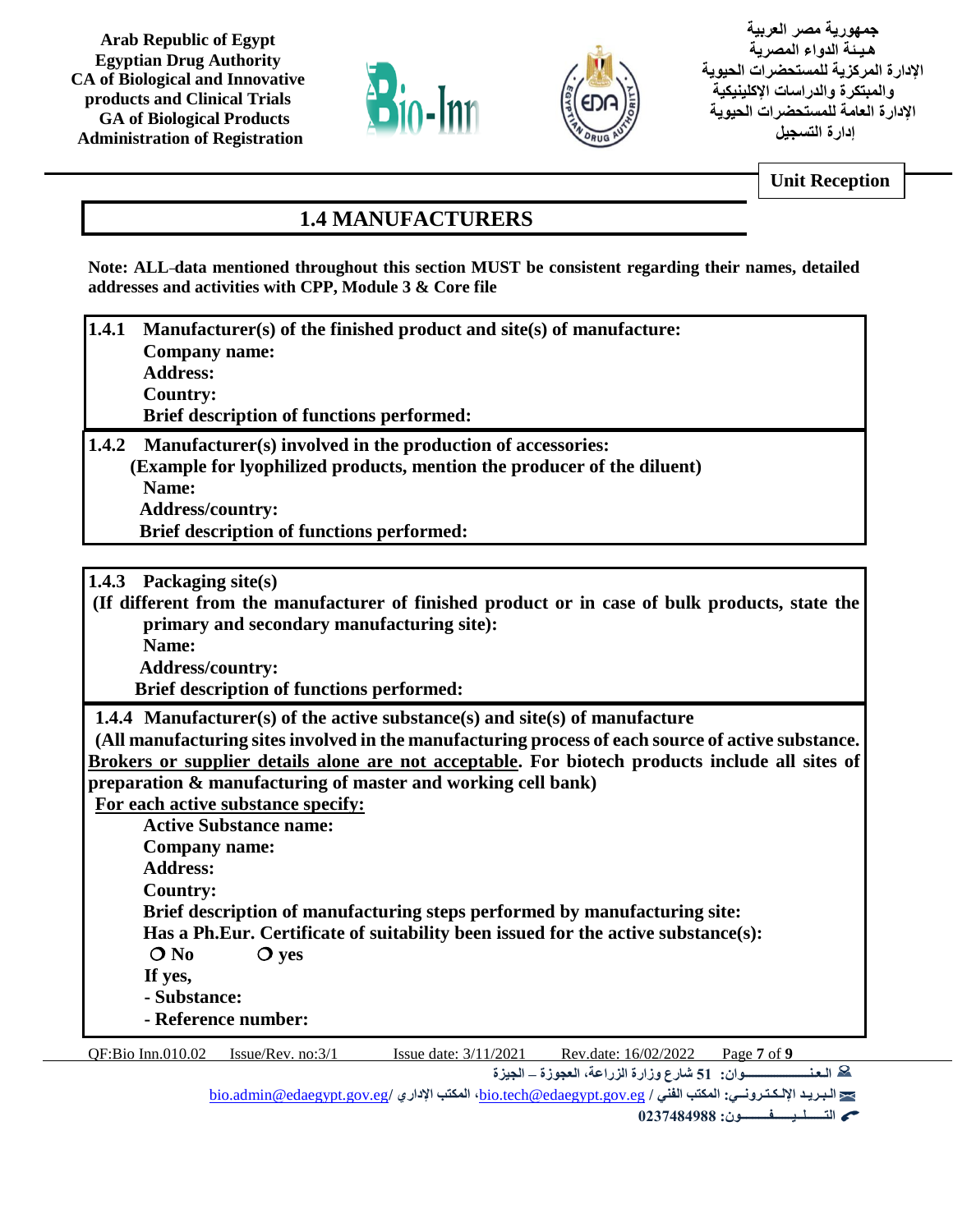



**جمهورية مصر العربية هـيـئة الدواء المصرية اإلدارة المركزية للمستحضرات الحيوية والمبتكرة والدراسات اإلكلينيكية اإلدارة العامة للمستحضرات الحيوية إدارة التسجيل** 

**Unit Reception**

**1.4.5 a) Authorized manufacturer(s) responsible for batch release of finished product Company name: Address: Country: Brief description of the functions & control tests carried out by the site: 1.4.5 b) Official batch release for Blood Products and Vaccines: (Details of the Official Medicines Control Laboratory or laboratory designated for the purpose of official batch release in the country of origin in case of imported products) Laboratory name: Address: Country:**

**1.4.6 Importer(s) of the finished product (for imported Products) Name: Address: Telephone: E-Mail: 1.4.7 Storage sites of the finished product in Egypt Name: Address: Telephone:**

**1.5 Scientific Reference: Reference Name: Edition / year: Product name, composition, strength(s), pharmaceutical form(s) as mentioned the reference: Manufacturer / Market authorization holder / license holder:**

 **For Imported products: Market authorisation number in the country of origin: Date of issue of marketing authorisation:**

QF:Bio Inn.010.02 Issue/Rev. no:3/1 Issue date: 3/11/2021 Rev.date: 16/02/2022 Page **8** of **9 الـعـنـــــــــــــــــــــوان: 51 شارع وزارة الزراعة، العجوزة – الجيزة**  [bio.admin@edaegypt.gov.eg](mailto:bio.admin@edaegypt.gov.eg)**/ اإلداري المكتب ،**[bio.tech@edaegypt.gov.eg](mailto:bio.tech@edaegypt.gov.eg) **/ الفني المكتب :اإللـكـتـرونــي الـبـريـد**